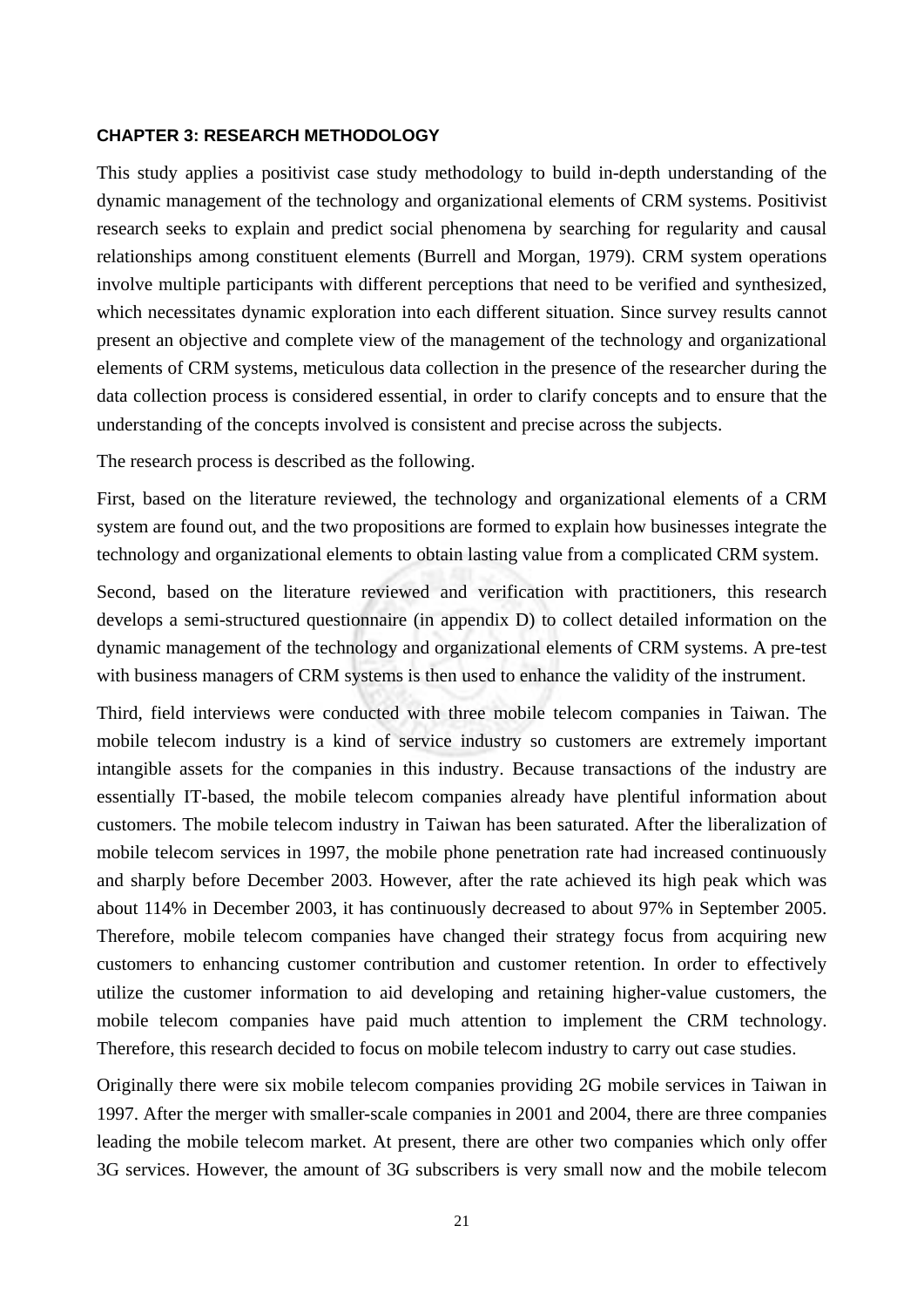industry is still dominated by the three market leaders which occupying nearly the whole mobile telecom market. Therefore, this research selected the three market leaders of the mobile telecom industry for case study (described in Table 3-1).

|                                  | <b>Company A</b>                                                                                                                                                                                              | <b>Company B</b>                                                                                                                                                                                                                       | <b>Company C</b>                                                                                                                                                                                                                |  |  |  |
|----------------------------------|---------------------------------------------------------------------------------------------------------------------------------------------------------------------------------------------------------------|----------------------------------------------------------------------------------------------------------------------------------------------------------------------------------------------------------------------------------------|---------------------------------------------------------------------------------------------------------------------------------------------------------------------------------------------------------------------------------|--|--|--|
| <b>Founded</b>                   | Corporatization in 1996                                                                                                                                                                                       | 1997                                                                                                                                                                                                                                   | 1997                                                                                                                                                                                                                            |  |  |  |
| <b>Business</b>                  | A full range of<br>telecommunication<br>services                                                                                                                                                              | Mobile communication<br>services                                                                                                                                                                                                       | Mobile communication<br>services                                                                                                                                                                                                |  |  |  |
| <b>Merger</b>                    |                                                                                                                                                                                                               | Acquired two regional<br>mobile operator in 2001<br>and 2004 respectively                                                                                                                                                              | Merged an islandwide<br>mobile operator in 2004                                                                                                                                                                                 |  |  |  |
| <b>CRMIT</b><br>Implementation   | C: Call center/<br>e-counter/Branch<br>offices supporting<br>systems<br>E: Billing systems/<br><b>Customer transaction</b><br>processing system<br>I: Data warehouse/Data<br>mart/Data mining/<br><b>OLAP</b> | C: Call center/Internet<br>shop & customer<br>service center/Shops<br>supporting systems<br>E: Billing system/<br>Customer management<br>system/CRM<br>campaign platform<br>I: Data warehouse/Data<br>mart/Data mining/<br><b>OLAP</b> | C: Call center/ e-CRM/<br>Shops supporting<br>systems<br>E: Billing system/<br><b>Customer transaction</b><br>processing system/<br>Campaign<br>management system<br>I: Data warehouse/Data<br>mart/Data mining/<br><b>OLAP</b> |  |  |  |
| <b>Market Share (2005)</b>       |                                                                                                                                                                                                               |                                                                                                                                                                                                                                        |                                                                                                                                                                                                                                 |  |  |  |
| <b>Subscribers</b>               | 39.6%                                                                                                                                                                                                         | 30.0%                                                                                                                                                                                                                                  | 30.5%                                                                                                                                                                                                                           |  |  |  |
| Revenue                          | 35.1%                                                                                                                                                                                                         | 30.8%                                                                                                                                                                                                                                  | 34.1%                                                                                                                                                                                                                           |  |  |  |
| <b>Performance Ranking</b>       |                                                                                                                                                                                                               |                                                                                                                                                                                                                                        |                                                                                                                                                                                                                                 |  |  |  |
| <b>Subscribers</b><br>(03/04/05) | 1/1/1                                                                                                                                                                                                         | 2/2/3                                                                                                                                                                                                                                  | 3/3/2                                                                                                                                                                                                                           |  |  |  |
| <b>Revenue</b><br>(03/04/05)     | 1/1/1                                                                                                                                                                                                         | 2/3/3                                                                                                                                                                                                                                  | 3/2/2                                                                                                                                                                                                                           |  |  |  |

**Table 3-1 Description of Cases Studied**

Note: C: Communicational CRM, E: Execution CRM, I: Intelligent CRM

Multiple interviewees from all three cases were contacted for collecting data. The major interviewees are managers and users related to CRM operation because they understand information integration and organizational alignment of CRM operation. Other interviewees are employees of the IT department who understand the implementation and integration of CRM